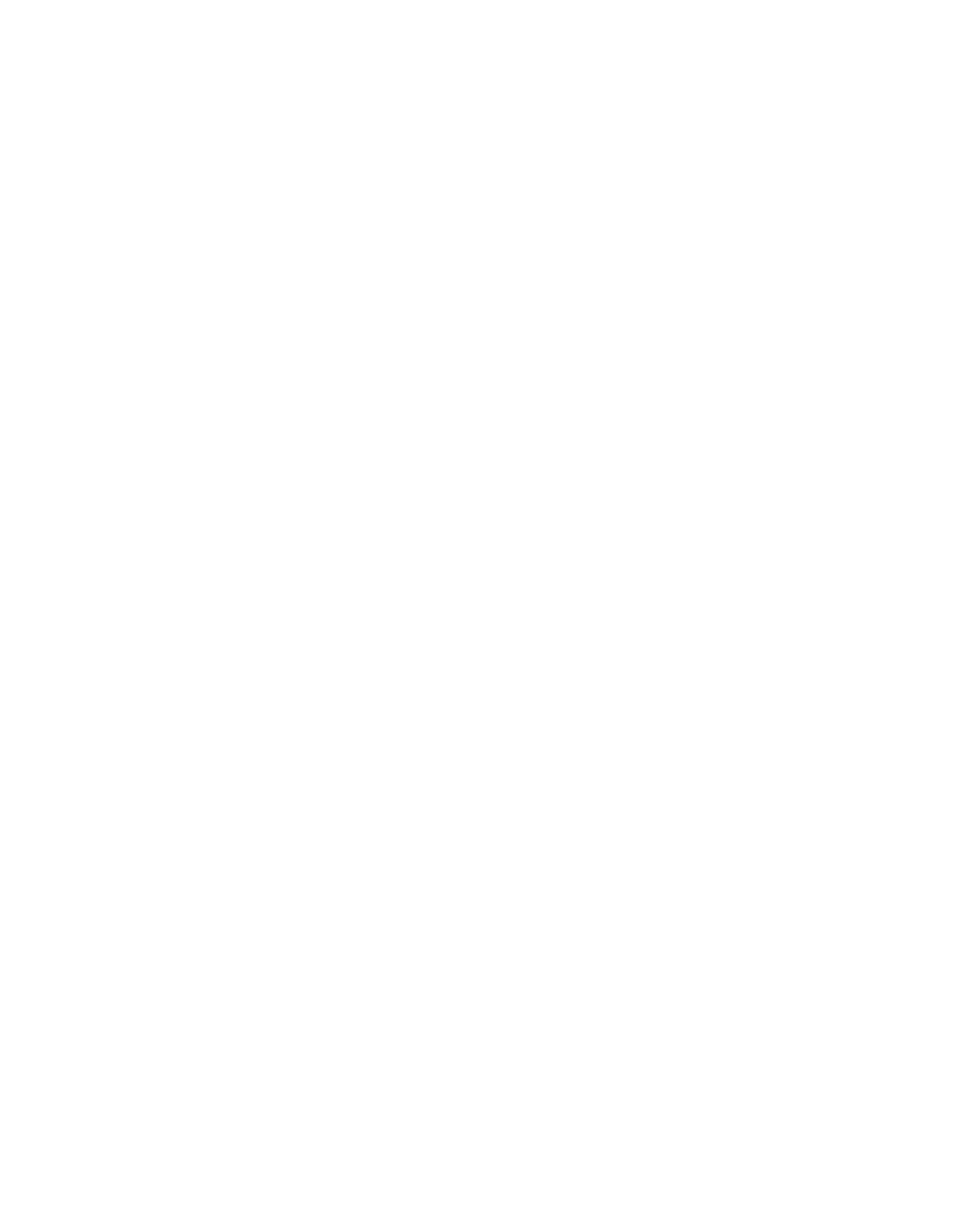### **BURKE, Justice.**

[¶1] Gordon Cubba appeals the district court's denial of his motion to correct a clerical error in his Judgment and Sentence. He contends that the Judgment and Sentence erroneously states that his sentences were to be consecutive rather than concurrent. We affirm.

### *ISSUE*

[¶2] Did Mr. Cubba establish that, at the sentencing hearing, the district court unambiguously imposed concurrent sentences?

## *FACTS*

[¶3] In October 2004, Mr. Cubba, in two separate cases, was charged with felony destruction of property and possession of marijuana with intent to deliver. The cases were consolidated. In January 2005, pursuant to a plea agreement, Mr. Cubba entered a guilty plea in both cases. No written agreement appears in the record. Mr. Cubba's counsel, at the change of plea hearing, set forth the terms of the agreement as follows:

The Court: What is the agreement?

[Defense Counsel]: Pursuant to a plea agreement, he'll plead guilty to the charge of property destruction. The district attorney will be recommending a two-to-four-year sentence with a boot camp recommendation. There is restitution in that matter of \$2,675.

He will additionally be pleading guilty to possession with intent to deliver. The district attorney will recommend a three-to-five-year sentence, suspended, *consecutive* to the two-to-four-year sentence with a boot camp recommendation, probationary period to be three years.

(Emphasis added.)

[¶4] Mr. Cubba was sentenced on April 4, 2005. The court permitted defense counsel to make the first statement:

> [Defense Counsel]: We're here on a sentencing on Mr. Cubba. My client entered a guilty plea to two charges, one of property destruction and one a possession with intent to deliver. The sentence to be recommended by the district attorney's office was a two-to-four sentence with boot camp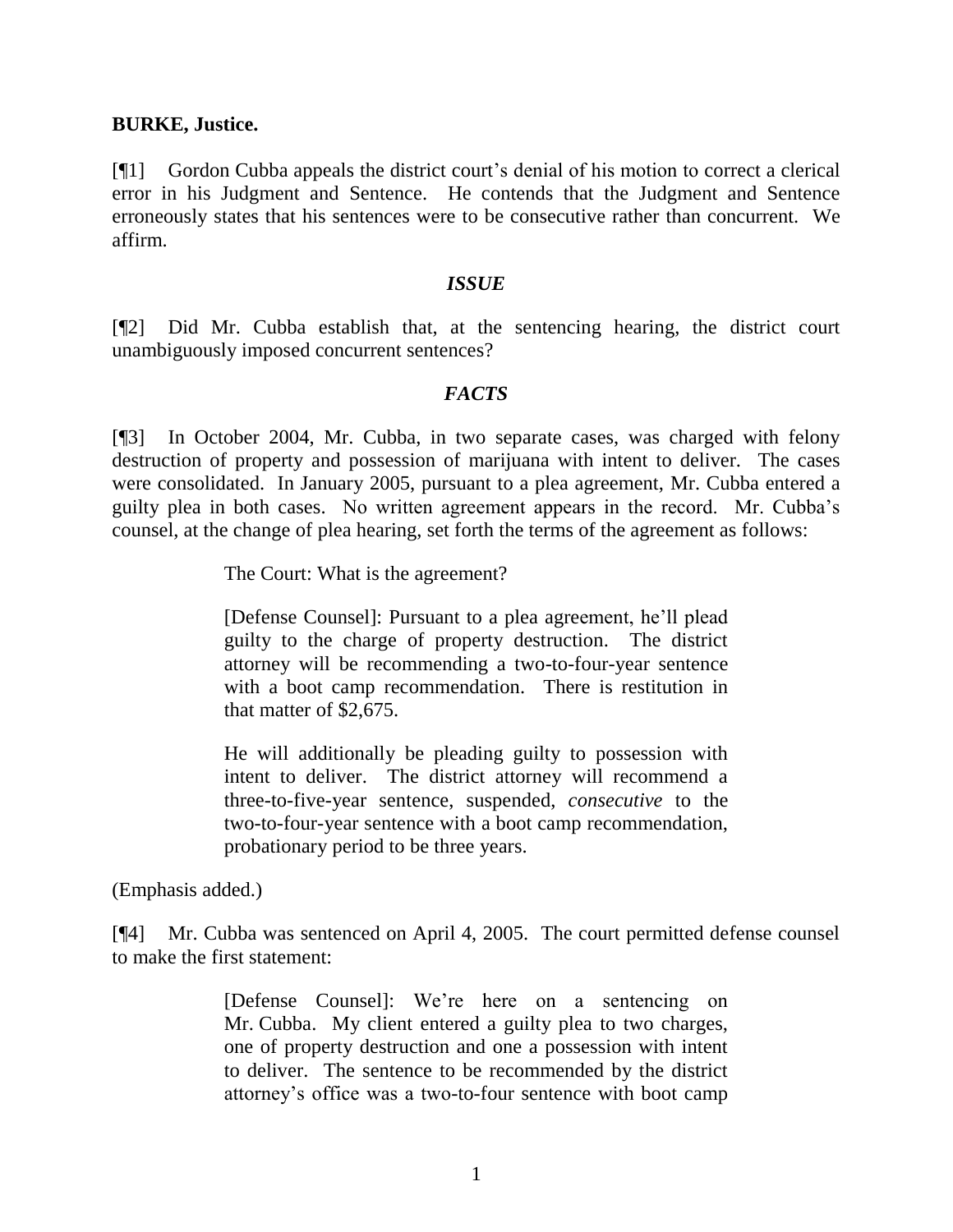for the property destruction case and then a three-to five-year suspended sentence *consecutive* to that first sentence. There also is restitution in this matter which was joint and several with another codefendant.

(Emphasis added.) Following defense counsel's presentation, the district court afforded Mr. Cubba the opportunity to make a statement. Mr. Cubba did not take exception to the stated terms of the plea agreement other than to request that he be placed on Intensive Supervised Probation or referred to Frontier Correctional Systems, rather than boot camp. After Mr. Cubba concluded, defense counsel stated, "I believe the State is sticking with their recommendation at this point," and the prosecutor responded, "We are, Your Honor." The district court then stated its intent to sentence Mr. Cubba in conformance with the plea agreement: "I'm going to ratify and concur with the plea agreement reached by the parties in this case. The boot camp will be ordered, included in that order."

[¶5] At the conclusion of the sentencing proceeding, the following exchange occurred:

The Court: Anything else?

[Prosecutor]: Just for clarification, our plea agreement was the guilty pleas are running concurrent. I believe [Defense Counsel] mentioned they are consecutive. I believe they are concurrent.

[Defense Counsel]: Okay.

The Court: That will be concurrent. Anything further?

[Defense Counsel]: Nothing further, Your Honor. Thank you.

The Court: Thank you, Mr. Cubba.

[¶6] On the same day as the sentencing hearing, the district court entered a *Minute Order*. That order stated: "Property Destruction: sentenced to 2-4 yrs. in the WY State Pen., to complete the Boot Camp Program. Poss. w/ intent to Deliver: sentenced to 3-5 yrs. in the WY State Pen., suspended to run *consecutive* to Prop. Dest. Charge." (Emphasis added.) The district court subsequently entered a Judgment and Sentence in each case. The Judgment in Docket 28-375 specified that the sentence "shall be served consecutive with Docket 28-401 [the property destruction charge]." Mr. Cubba did not file an appeal in either case.

[¶7] Three years later, Mr. Cubba filed a *Motion to be Discharged from Probation and to Correct Clerical Mistakes* in both cases. He contended that there was a clerical error in the Judgment and Sentence and that it should be corrected to reflect that the sentences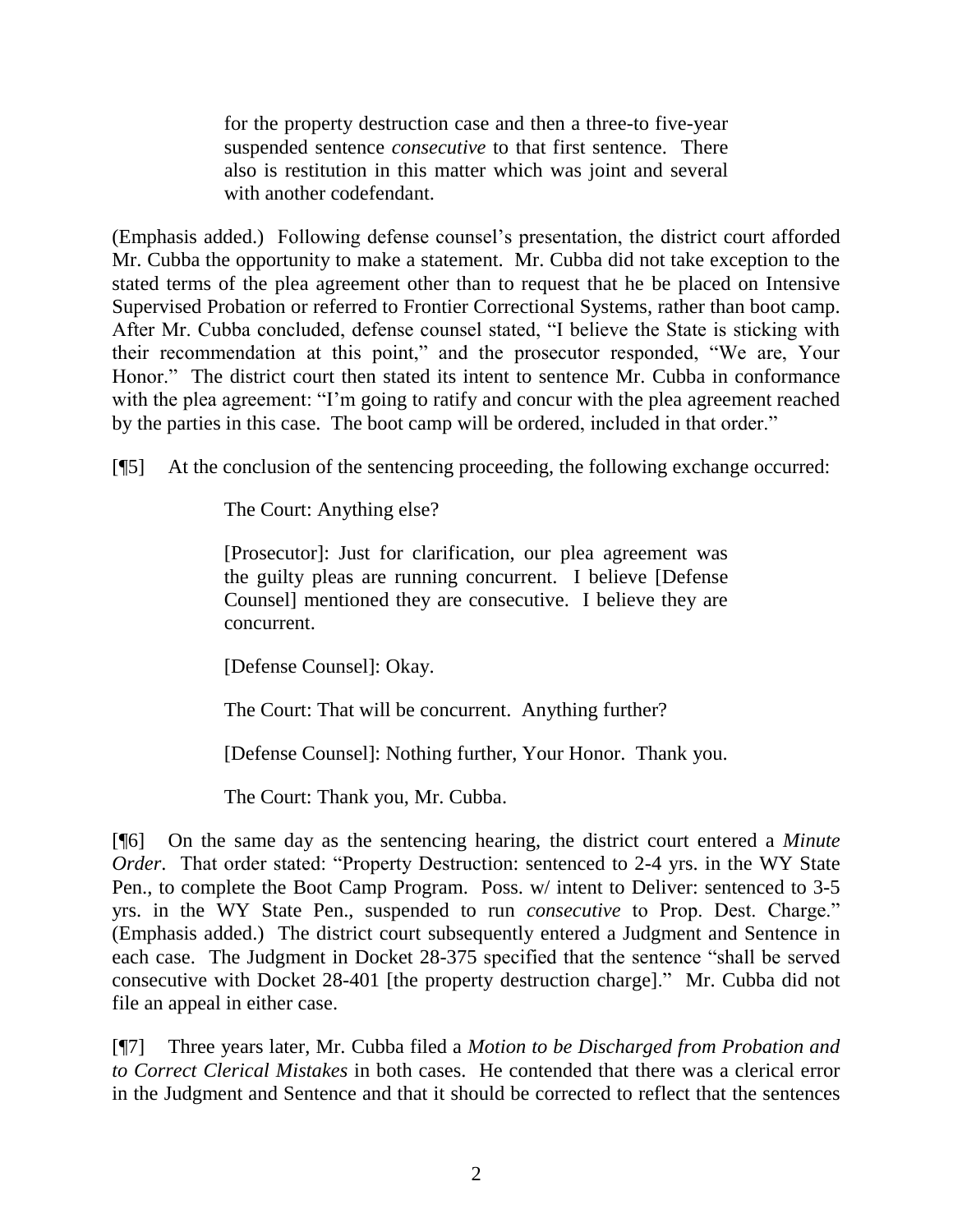were to be served concurrently. The State resisted the motion and, in support of its position, submitted an affidavit from the former Assistant District Attorney who represented the State during the sentencing hearing. She stated, in pertinent part:

> When I represented the State for the Gordon Cubba case I was a brand new felony attorney. If it was not my first felony case, it was not far from it. The agreement between the State and the Defendant was that the sentences should run consecutive to each other. . . . I used the incorrect terminology at the Sentencing proceeding on April 4, 2005 when I informed the [district] Court that the sentences would be concurrent. The agreement stated by defense counsel was correct, and the sentences were to run consecutively.

After a hearing, the district court denied the motion. Mr. Cubba appeals.<sup>1</sup>

# *DISCUSSION*

[¶8] Mr. Cubba does not contend that the plea agreement required imposition of concurrent sentences or that he entered into the plea agreement because the State had agreed to recommend concurrent sentences. He contends only that the district court, in its oral statement of the sentence, unambiguously imposed concurrent sentences. The State disputes Mr. Cubba's claim that the district court unambiguously ordered concurrent sentences at the sentencing hearing. The State contends that the district court intended to, and did, impose consecutive sentences. According to the State, the Judgment and Sentence accurately reflects the sentence that the court imposed.

[¶9] A clerical mistake in a judgment may be corrected at any time. W.R.Cr.P. 36. An unambiguous oral sentence controls over a written judgment and sentence that conflicts with the court's oral pronouncement. *E.g.*, *Christensen v. State*, 854 P.2d 675, 678 (Wyo. 1993). A trial court has a duty to correct a written judgment to accurately reflect the sentence imposed. *Lane v. State*, 663 P.2d 175, 176 (Wyo. 1983). For Mr. Cubba to prevail in this case, he must establish that the district court unambiguously imposed concurrent sentences at the sentencing hearing. He must prove that the written Judgment and Sentence, as entered, differs from the sentence orally imposed by the district court. He has failed to carry that burden.

 $\overline{a}$ 

 $1$  Mr. Cubba appealed in both his property destruction case and his possession case. He does not, however, request that the Judgment and Sentence in the property destruction case be corrected or altered in any way. Consequently, we limit our discussion to the sentence ordered in the possession case.